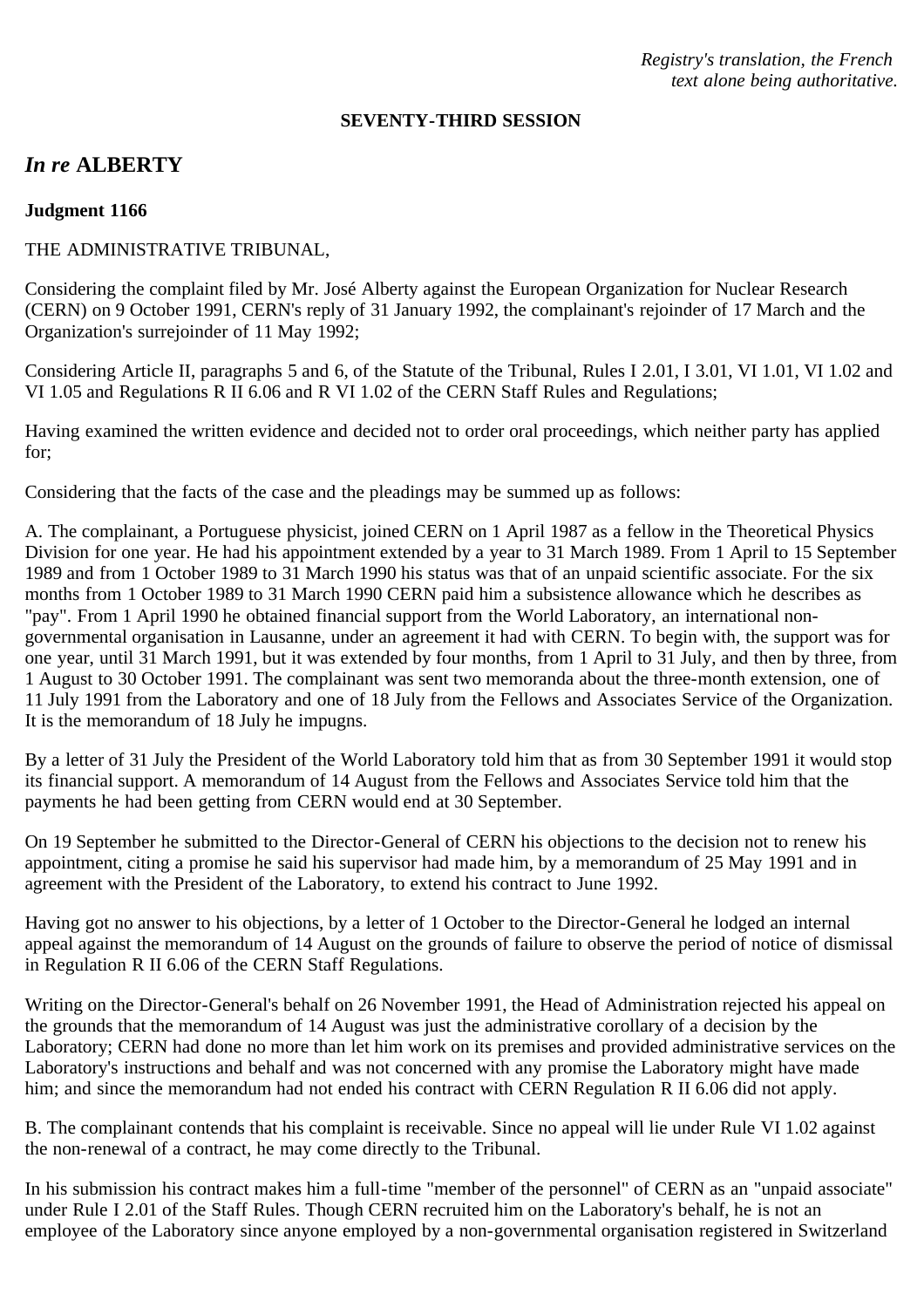under Sections 60 and following of the Swiss Civil Code must hold a Swiss work permit. The complainant does not have one.

His only contract of employment was with CERN. It was because he was a member of CERN's staff that the sums it paid him were free of tax.

It is immaterial that the sums CERN paid him came from the Laboratory. He submits that according to an agreement between the two organisations the President of the Laboratory, who is also a senior CERN official, promised to extend his appointment to June 1992. He alleges breach of that promise.

He seeks the quashing of CERN's decision of 18 July 1991, proper redress and costs.

C. CERN replies that the complainant's status as an unpaid scientific associate shows three peculiar features:

(1) CERN gives such an associate access to its premises and administrative support. It treats him as a member of personnel and so subject to the Director-General's authority, even though its Staff Rules and Regulations will apply only insofar as his administrative status requires.

(2) In his scientific work, however, he is not subject to CERN's authority and does not work for the Organization.

(3) He draws no pay from CERN. Most associates have an outside employer and it is the employer that pays them and is in charge of social security arrangements. But since an associate may not have enough money to live on, CERN may grant him a subsistence allowance, usually limited in time.

So the unpaid associate is not an employee of CERN.

According to arrangements with the Laboratory any associate it sponsors will, on its instructions, be paid subsistence allowance by CERN's administrative services, the amount being debited to an account it has with the Organization.

Since he did not have enough to live on it was CERN that initially paid him the allowance. Later he got financial support from the Laboratory under the arrangements explained above, first for one year, then for another four months and lastly for another three, up to 30 October 1991. The memorandum of 18 July 1991 was about the continuance of payments made by CERN on the Laboratory's instructions and behalf and had nothing to do with the extension of any contract of employment.

CERN pleads that the Tribunal is not competent to hear the complaint because the complainant has no employment relationship with the Organization: under Article II, paragraph 5, of its Statute it is open only to officials of an international organisation that has recognised its jurisdiction.

Besides, the complaint is irreceivable for lack of internal appeal. Though he appealed to the Director-General by letters of 19 September and 1 October 1991 against the memorandum of 14 August 1991 from the Fellows and Associates Service he failed to appeal against the memorandum of 18 July he is now impugning. Rule VI 1.02 is irrelevant because the memorandum does not contain a decision by CERN on renewal of a contract of service.

As for the merits, he is wrong in saying that the memorandum contained a decision by CERN and disregarded a promise of extension from the President of the Laboratory. All the memorandum said was that payment of his subsistence allowance on the Laboratory's behalf would continue. Besides, CERN knows nothing of any promise to extend his appointment to June 1992. If there was one, the President of the World Laboratory made it in his capacity as such and so it was no business of CERN's.

D. In his rejoinder the complainant maintains that he was bound to CERN by a contract which made its Staff Rules and Regulations fully applicable to him. Whatever sort of contract that may have been, the Tribunal is competent under Rule VI 1.01, which applies to all members of the personnel and so, under Rule I 2.01, to unpaid associates. The decision he is challenging was taken by the Fellows and Associates Service and so came from the only organisation he had a contract with. It was in breach of the promise he had been given.

E. In its surrejoinder the Organization submits that the complainant's rejoinder raises no new issue. It enlarges on the case made out in its reply.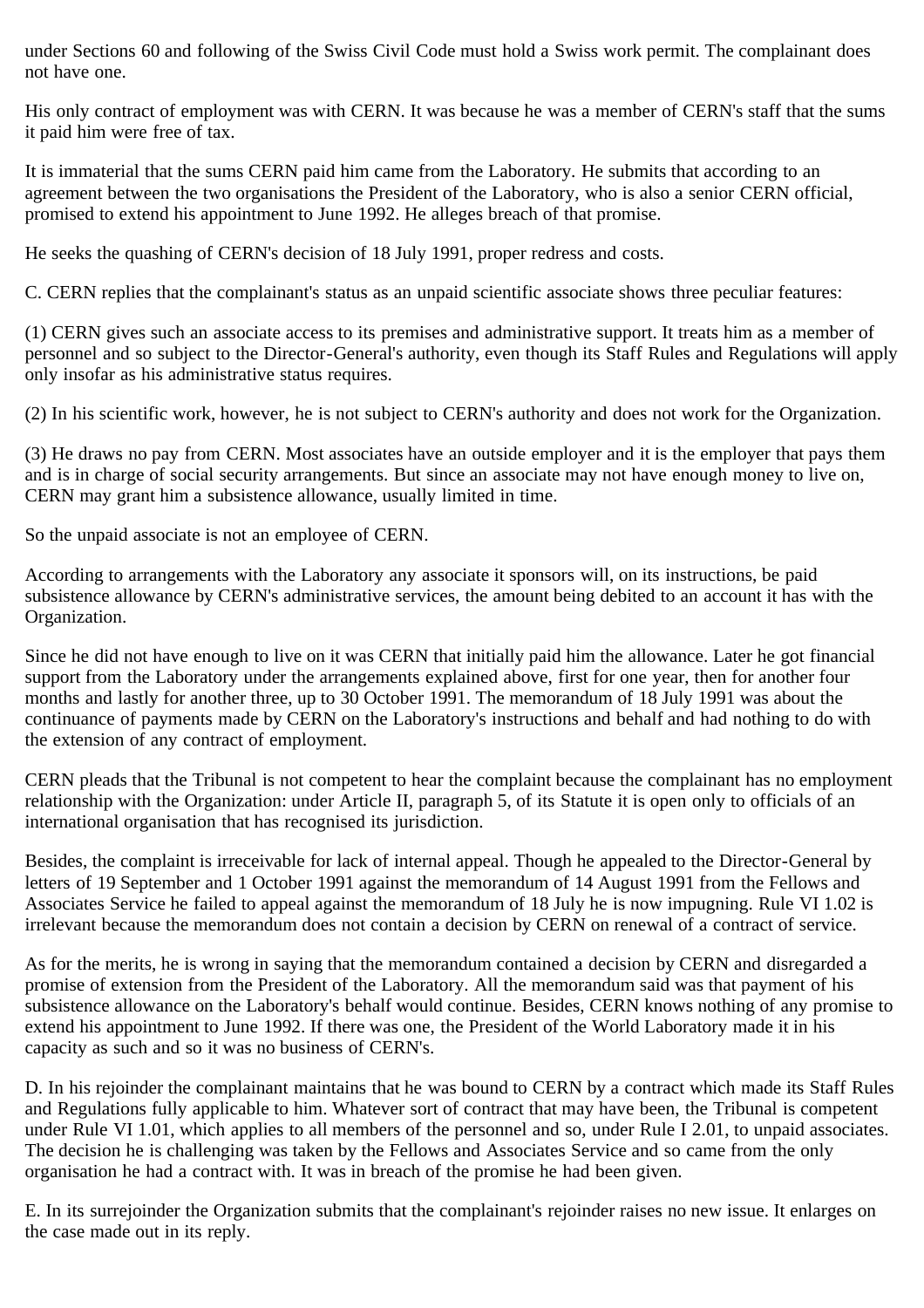## CONSIDERATIONS:

The material facts

1. The complainant joined CERN in 1987 as a "fellow". When his appointment came to an end the Organization granted him from 1 April 1989 a contract as an "unpaid associate". After several extensions that contract was to end at 31 January 1992.

The Organization paid him subsistence allowance from 1 October 1989 to 31 March 1990. From 1 April 1990 he held an appointment with the World Laboratory as an "instructor" and received that allowance from the Laboratory for the year up to 31 March 1991 and then, by extension, up to 31 July 1991.

By a memorandum of 18 July 1991 the Fellows and Associates Service of CERN informed him, on instructions from Professor Antonino Zichichi, the President of the Laboratory, that his appointment was extended from 1 August to 30 October 1991. But by a memorandum of 14 August the Service told him that payments from the Laboratory would end at 30 September 1991 and that his appointment too would therefore end at that earlier date.

On 19 September 1991 he wrote the Director-General a letter objecting to CERN's refusal in its memorandum of 14 August 1991 to extend his contract notwithstanding a promise he said his first-level supervisor had made him of an extension to June 1992. Although by a letter of 1 October 1991 to the Director-General he filed an appeal "to preserve his rights" against the failure to give due notice of termination, what he is challenging in his complaint is the memorandum of 18 July 1991.

The status of an unpaid associate

2. Rule I 2.01 of the Staff Rules of CERN reads:

"The members of the personnel (M of P) shall be divided into the following categories:

a) established members of the personnel, called "Staff Members" (SM);

b) non-established members of the personnel, namely:

- Fellows (Fel)
- Paid Associates (PA)
- Unpaid Associates (UpA)

...

Unless otherwise stated, the present Rules shall apply to all persons whose contract with the Organization indicates that they belong to one of the above-mentioned categories. Each article shall indicate to which categories of the personnel it applies."

As the title suggests an unpaid associate has no right to remuneration from CERN, but to ease any financial difficulties he may be in there is provision for the Organization's paying him subsistence allowance over a limited period.

Almost all such associates are in receipt of pay from an outside employer, usually a university or scientific institute for which they are doing research at CERN. Some get financial sponsorship from an international nongovernmental body. One such body is the World Laboratory, in Lausanne. To further its aim of international scientific co-operation it has a programme that seeks to make research workers, mainly from developing countries, familiar with CERN's scientific work. It provides financial sponsorship by paying subsistence allowance to research workers of its own choosing on assignment to CERN. According to the terms of an agreement with CERN payment of the allowance is made through the Organization's administrative services on the Laboratory's instructions and debited to an account the Laboratory has with CERN.

#### **Competence**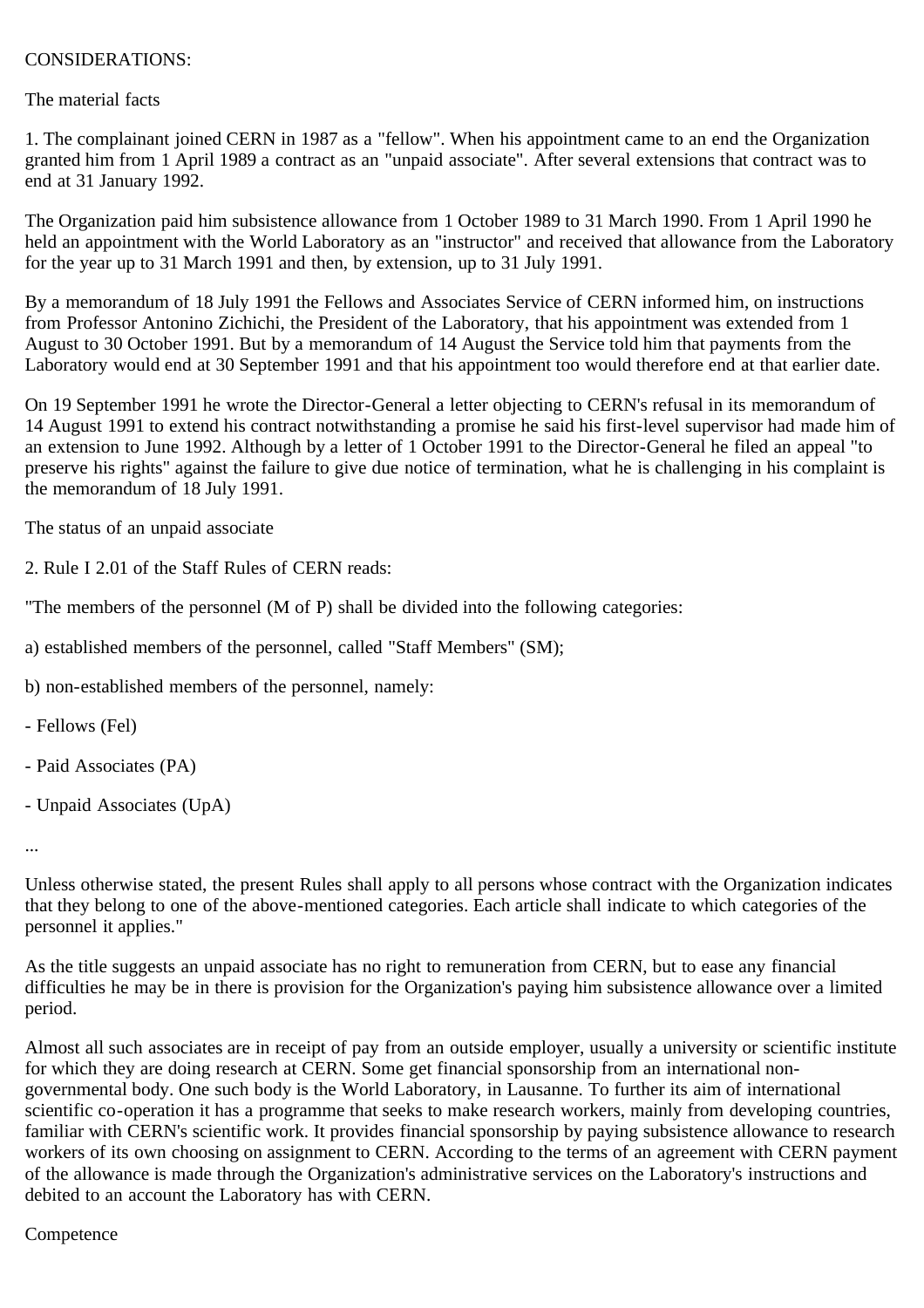3. The Organization challenges the Tribunal's competence on the grounds that it has no employment relationship with the complainant: an unpaid associate like him does not serve CERN and is not subject to its rules, and the Organization does not pay the complainant for his work.

The plea fails under Article II(5) of the Tribunal's Statute, which reads:

"The Tribunal shall also be competent to hear complaints alleging non-observance, in substance or in form, of the terms of appointment of officials and of provisions of the Staff Regulations of any other intergovernmental international organisation approved by the Governing Body which has addressed to the Director-General a declaration recognising, in accordance with its Constitution or internal administrative rules, the jurisdiction of the Tribunal for this purpose, as well as its Rules of Procedure."

It is not in dispute that CERN has recognised the Tribunal's jurisdiction, as indeed is reflected in Rule VI 1.05 of its Staff Rules. Moreover, the complainant, who belongs to the staff of CERN as an unpaid associate, is alleging nonobservance of provisions of the Staff Rules and Regulations. As for his not working for CERN, not being subject to its rules and not getting payment from it, those are issues that have a bearing, not on the Tribunal's competence, but on the receivability of his complaint.

The Tribunal has jurisdiction.

Receivability

4. The Organization contends that the complaint is irreceivable. In its submission the complainant has no locus standi because he was not an official of CERN, had no relationship of employment with it, did not work for it and was subject to its rules only to a strictly limited extent.

As from 1 April 1989 the complainant held a contract of employment made out on a standard form and signed on the Director-General's behalf. The contract states the duration of the contract, the name of the division the complainant is assigned to and his status at CERN, and says that he is to give 100 per cent of his working time to the Organization. Although it stipulates that his "salary and expenses" shall be "covered from sources other than CERN", it adds "This contract is subject to the provisions of the Staff Rules and Regulations and to all other relevant official instructions".

In accordance with the terms of his appointment and Rule I 2.01 of the Staff Rules the complainant was therefore free to act under Rule VI 1.05, which applies to all staff members and says that they "may appeal to the ... Tribunal ... against the final decision of the Director-General". What is more, by virtue of Rule I 3.01, which applies to all "members of the personnel", the complainant is, in the exercise of his functions, "subject to the authority of the Director-General and responsible to him through [his] hierarchical supervisors".

There can therefore be no doubt but that the complainant may lodge a complaint as a member of CERN's staff.

5. But the complaint is irreceivable for another reason.

As CERN points out, the memorandum of 18 July 1991 conveys, not a decision signed by the Director-General or on his behalf, but merely a notification by the Fellows and Associates Service of the extension of the complainant's appointment "Following instructions from Prof. A. Zichichi", acting as President of the Laboratory.

The conclusion is that the decision he impugns is irrelevant to his contract with CERN, which continued until 31 January 1992, and that his complaint is on that account irreceivable.

6. That being so, his claim to costs fails.

DECISION:

For the above reasons,

The complaint is dismissed.

In witness of this judgment Mr. Jacques Ducoux, President of the Tribunal, Miss Mella Carroll, Judge, and Mr.